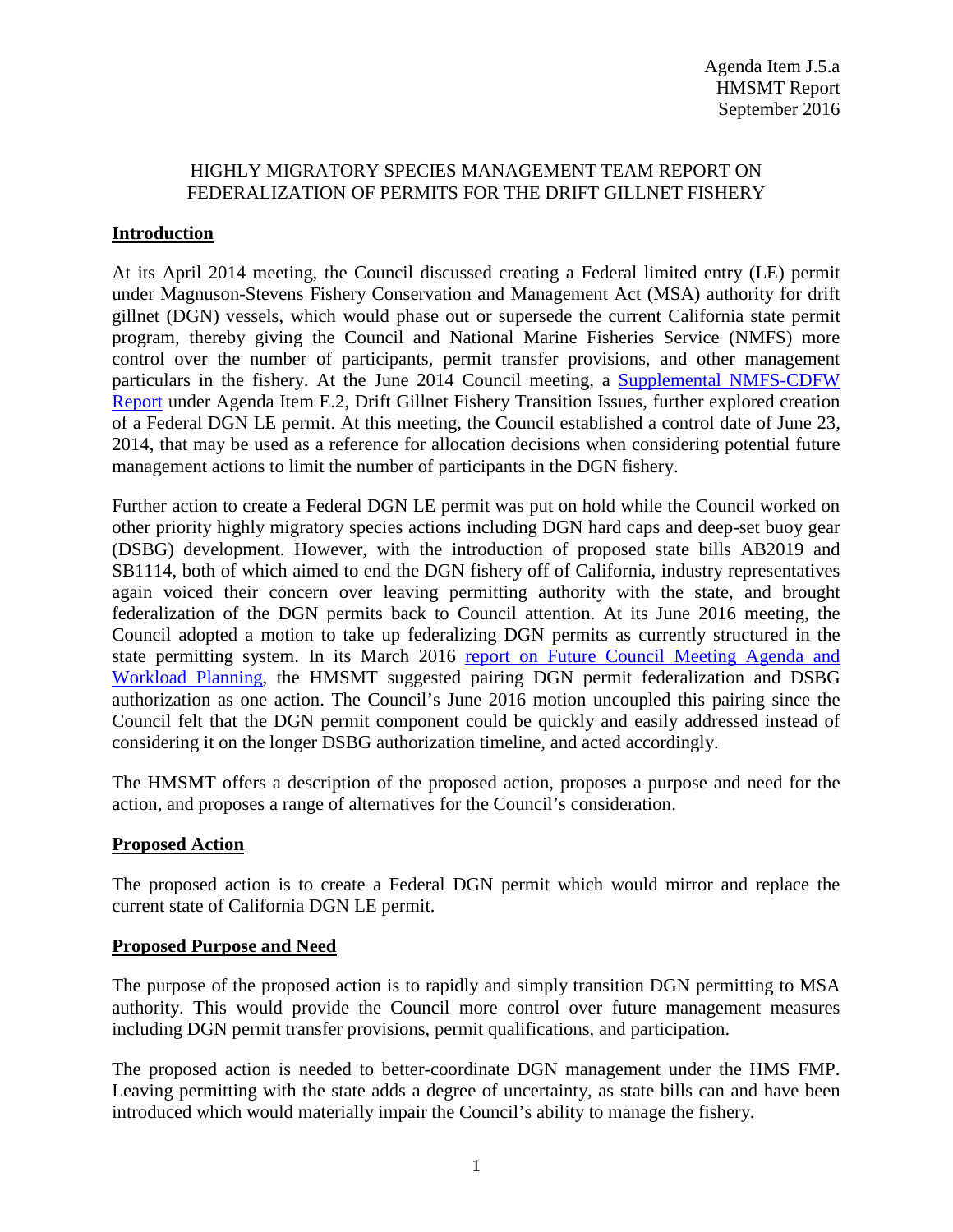## **Proposed Range of Alternatives (ROA) for DGN Permit Federalization**

In its June 2016 motion, the Council directed the HMSMT to develop a Range of Alternatives (ROA) to federalize DGN permitting including at least these two alternatives:

### **No Action Alternative: Status quo.**

The Council would not move forward with creating a Federal DGN permit. DGN permitting would continue under the state of California LE permit program.

## **Alternative 1: Federalization of DGN permitting as currently issued by the state of California.**

As soon as possible after Council final action, only fishers authorized to fish with largemesh drift gillnet gear under state law would be entitled to a NMFS commercial HMS permit endorsed for drift gillnet.

The HMSMT interprets this to mean that fishers who hold valid state DGN permits on the date of Final Rule publication would be eligible to possess a HMS DGN endorsement.

While the Council's motion did not limit the ROA to only these two, the HMSMT feels that in keeping with the intent of the Council's motion and consistent with the HMSMT's proposed purpose and need to rapidly and simply transition permitting authority, these are the only alternatives which the Council should consider at this time.

### **Alternatives Discussed but not Further Considered**

The HMSMT discussed further alternatives that could be considered as part of this action. However, the HMSMT feels that these alternatives do not meet the stated intent of the Council's motion to quickly move forward with creating a Federal DGN permit. Further, these alternatives do not meet the HMSMT's proposed purpose and need for this action. These alternatives would add complexity to the action which would require greater analysis and delay Council final action and implementation. Considerations such as permit latency, renewals, transfers, etc. can be addressed at a later time, should the Council deem it necessary. The alternatives discussed, but not given further consideration include:

- 1. Limit Federal DGN permits to a number less than that currently issued by California, reducing latent effort in the DGN fishery. This would require developing a range of alternatives for LE qualification criteria, an application period, an appeals process, and other components of an LE permit program. Addressing such a complex system at this time would undermine the original direction to swiftly address Federal DGN permitting. Further, reducing the number of DGN permits has the potential to create significant economic losses for current state permit holders who do not receive a Federal DGN permit.
- 2. Use the June 23, 2014 control date as a cutoff to determine state permit holders eligible for a Federal DGN permit. The permittee list has changed substantially since 2014, with numerous un-renewed permits and several transfers to new fishery participants. Ten current permit holders who either renewed after the control date in 2014 or have received a transferred permit may challenge this action since they would not be eligible for a Federal DGN permit.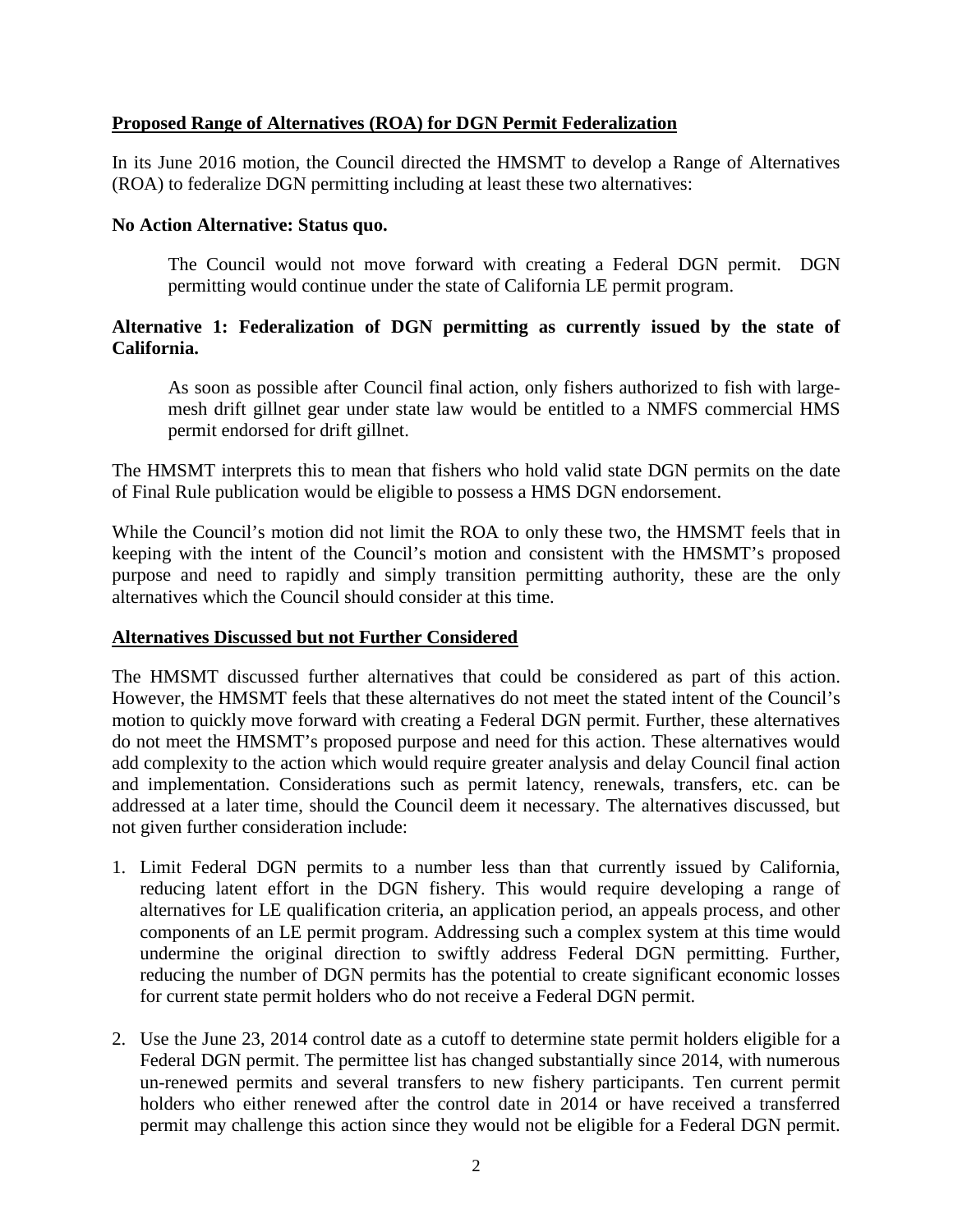This has the potential to significantly delay creation of a Federal DGN permit, contrary to the intent of the Council's June 2016 motion.

# **Additional Information**

# *Permit Activity*

The Council also expressed interest in updated DGN permit activity to give context to the federalization of the state DGN permits, as some Council members have expressed interest in reducing the number of latent permits. It is the HMSMT's understanding that information regarding DGN permit activity will be provided in a California Department of Fish and Wildlife supplemental report for September, therefore, the HMSMT has only included the below figure as a summary of permit activity. The HMSMT would also like to reiterate that while some permits may not be actively fished, the holders renew them on a yearly basis in order to retain the future opportunity to fish. Reduction of latent permits has potential to cause negative economic impacts on permit holders who have complied with state regulations in order to maintain this opportunity. The analysis required to accurately assess impacts of such an action would require time to develop; therefore the HMSMT recommends the Council take up permit latency at a later date, should it be a consideration the Council would like to address.

Figure 1 shows the number of issued permits and number of active permits by season. Active permits are defined as those which landed swordfish with large mesh DGN at least once during a season. (See [March 2014 Agenda Item K.5.b HMSMT Report](http://www.pcouncil.org/wp-content/uploads/K5b_HMSMT_DGN_MAR2014BB.pdf) for past permitting information).



**Figure 1. Permit activity for the California large mesh drift gillnet fishery.** 

**Source: CDFW, data extracted from CFIS on 08/016/2016. 2015-2017 data preliminary. Note: Data may differ from previous reports as updated information has become available.**